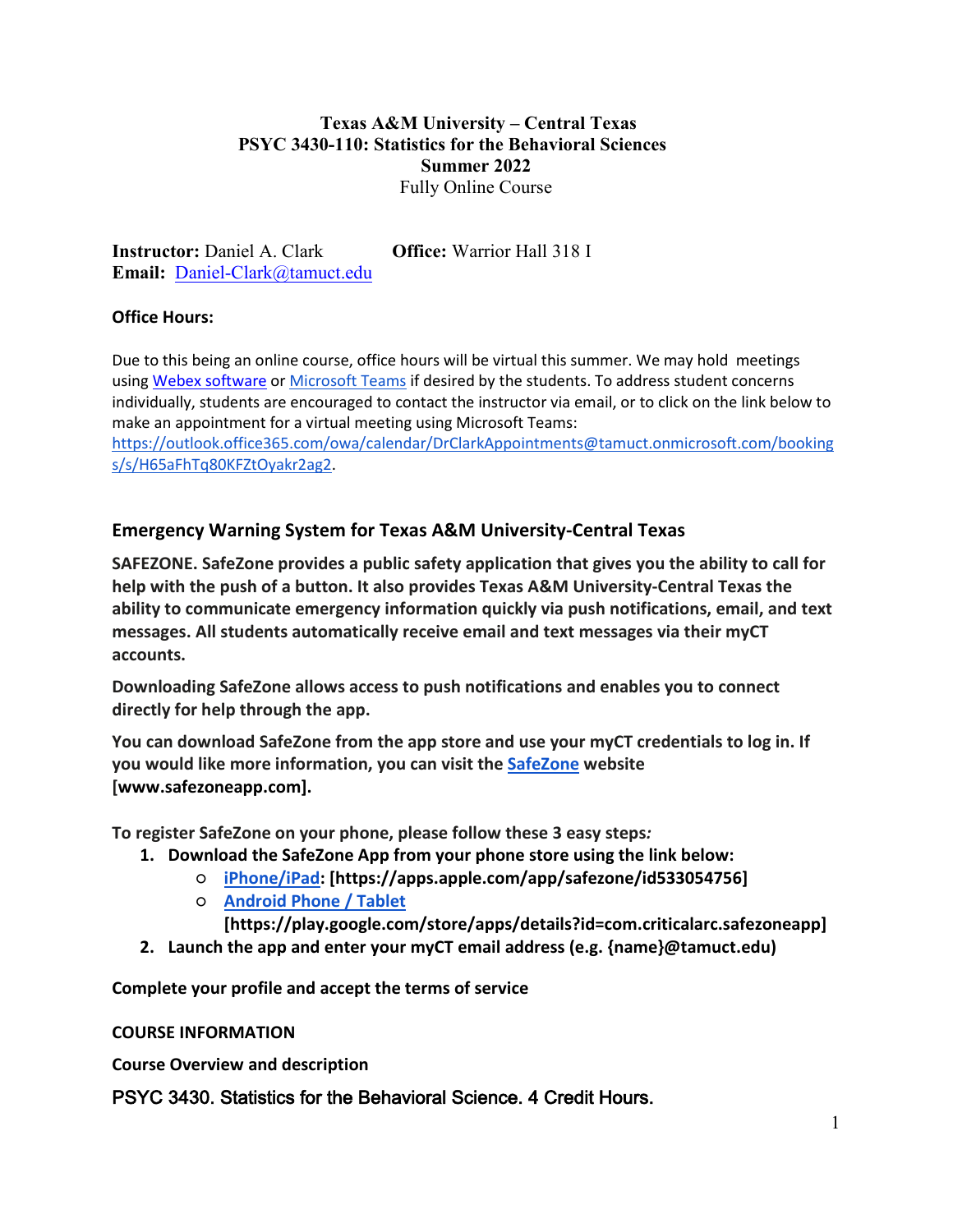Study measures of central tendency, variability, and correlation. Analyze applications of statistical inference to research in Psychology, reliability and validity of psychological tests and measurement, analysis of variance, multiple analysis of variance, and regression. Lab sessions will focus on use of statistical software to organize and analyze data and to the translation of raw results of statistical analyses into written APA-style Results sections.

Prerequisite(s): [PSYC](http://catalog.tamuct.edu/search/?P=PSYC%202317) 2301 and [MATH](http://catalog.tamuct.edu/search/?P=MATH%201342) 1314 or MATH 1342 or PSYC 2317 or permission of department chair.

#### **Course Objective or Goal Student Learning Outcomes**

**Learning outcomes (LO):** Upon satisfactory completion of this course, students will:

#### **Course Objectives:**

1. *Demonstrate factual knowledge of basic statistical vocabulary and computations*. Students will define key terms in their own words. Students will calculate measures of central tendency and variability, z scores, correlation coefficients, regression equations, analyses of variance and chi-square. Students will demonstrate their ability to define terms and compute functions on Homework Problems, Chapter Quizzes (optional), and Exams.

1. *Demonstrate factual knowledge of fundamental principles, generalizations, or theories regarding basic statistics*. Students will gain understanding of basic concepts related to measures of central tendency, the normal curve, hypothesis testing, and correlational methods.

1. *Demonstrate specific skills, competencies, and points of view needed by professionals in the field*. As future professionals with a Psychology or related degree, students will need to know how to use statistical computing software to perform statistical analyses and will need to know how to write the results of these analyses in the style adopted by this field. Therefore, students will demonstrate their ability to perform statistical analyses in SPSS by analyzing data and entering the results in the appropriate APA style locations on exams.

1. *Apply course material to improve thinking, problem solving, and decision making*. Students will apply course material to improve decision making by completing many learning quests and homework assignments that include different relevant scenarios.

#### **Required Reading and Textbook(s)**

1. Gravetter, F.J., & Wallnau, L.B. (2012). *Statistics for the Behavioral Sciences*. Boston, MA: Pearson/Allyn & Bacon. (ISBN: 987-0205-35867-0)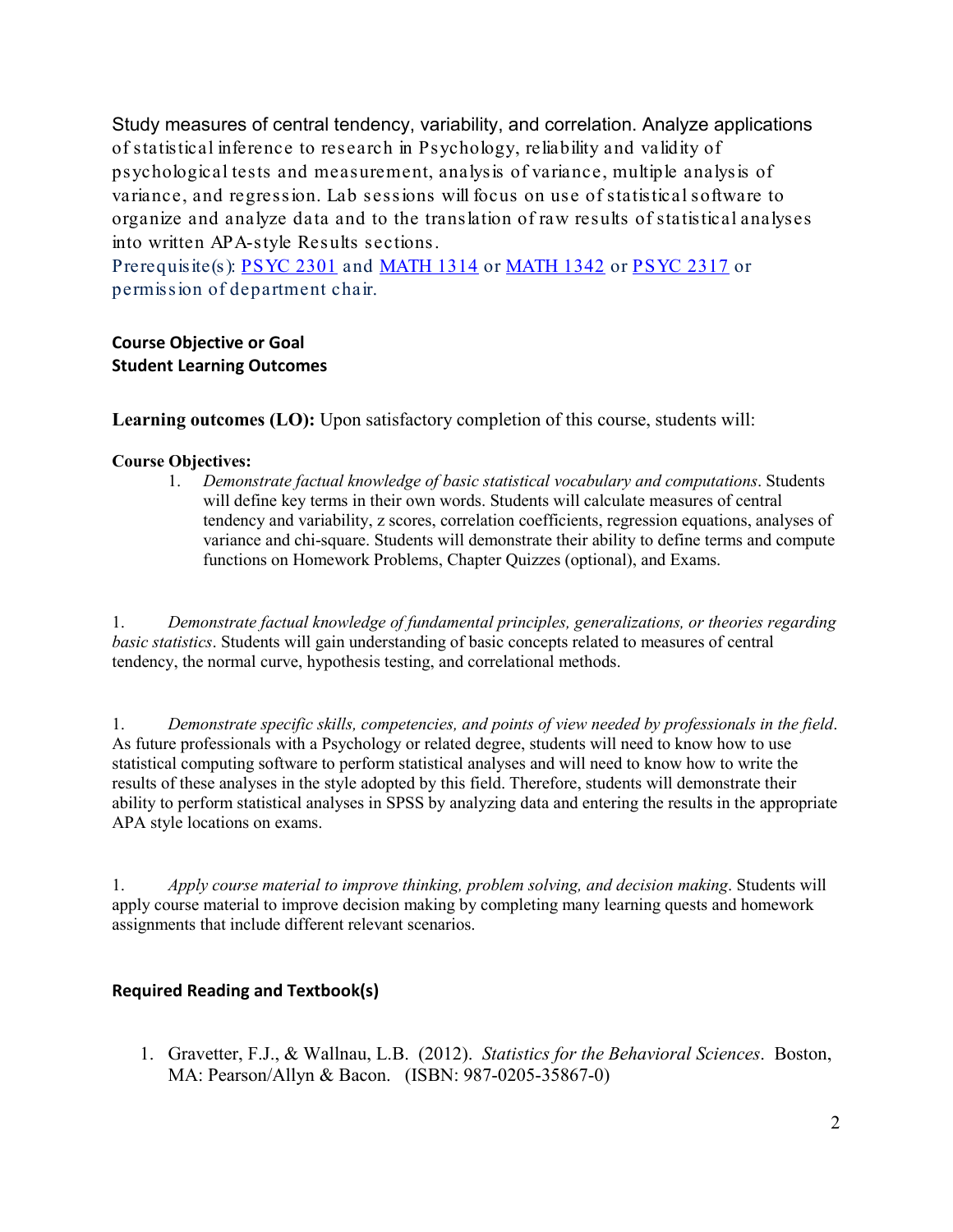2. American Psychological Association. (2009). *Publication manual of the American psychological association* (6<sup>th</sup> ed.). Washington, DC: Author. (ISBN: 978-1-4338-0561-5)

This is a Writing Instructive (WI) course so writing will be an integral part of my instruction and our interactions. Writing will also be a fundamental way that I measure student mastery of course content. WI means that you will have several opportunities to work on improving your writing skills.

In this course, we will be learning how to write about statistics in addition to learning about using them. Therefore, we will be doing a class survey and using the data from that survey to write reports of statistical analyses.

## **COURSE REQUIREMENTS**

## *Learning Evaluation Methods*:

Assignments (30%): During every week that does not have a quiz, an assignment will be given over the material that is covered during that week (17 assignments total). These assignments will be completed on Canvas in between class periods.

*Content of Assignments:* The assignments in this course will be a combination of content from the textbook as well as data analysis. Before an assignment, the students will be given an opportunity to practice the data analysis in the classroom.

*Turning in Assignments:* The assignments will be due on the indicated date (see the schedule below) before class begins and will not be accepted for credit afterwards. It is recommended that students begin the assignments a few days before the due date so that they may be able to get help if needed.

*Assignment Safety Net:* If a student makes a legitimate effort on an assignment and receives below a 70, the instructor may give the student the grade of a 70 for the effort.

Quizzes (45%): After completing 3-4 chapters of materials, students will take a quiz over what they have learned (5 quizzes total). These quizzes will have approximately 40-50 questions and will be comprised of both multiple choice and fill in the blank questions. Each quiz will require students to analyze data during the quiz. Students will use the computers in the classroom to analyze data and answer quiz questions.

Participation (10%): Although I would prefer not to give you a grade for participation, I have learned that requiring participation improves grades. Therefore, I am doing this for your benefit. This grade consists of two different types of grades. There will be 15 quest assignments and 3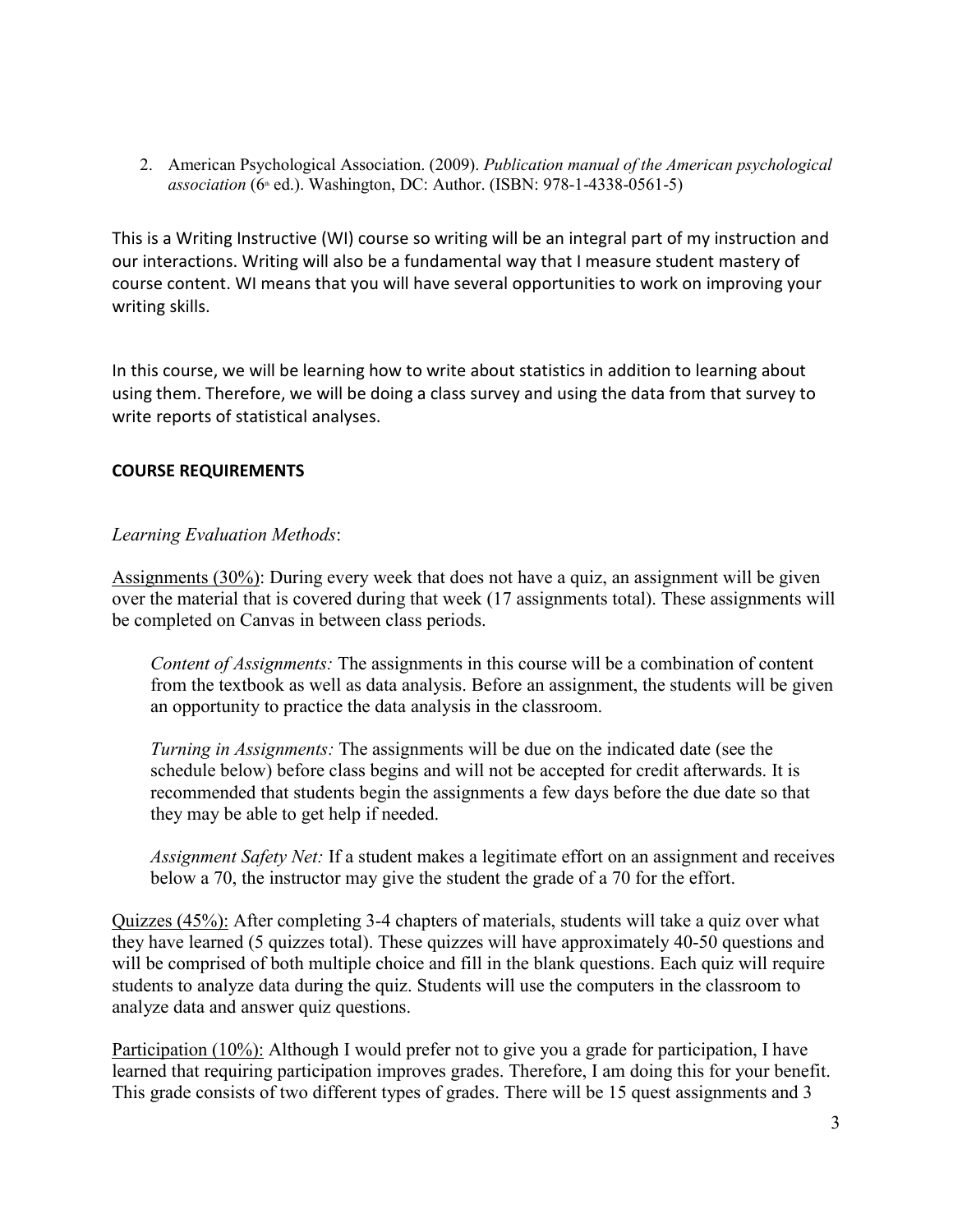discussion/reflection assignments.

Lab Assignments (15%): Your lab assignments will be where you bring the things that we will learn in the classroom into the real world. For this lab, you will be learning about how to use web-based software (Qualtrics) to create surveys. You will also learn about how to effectively communicate statistical results in APA style.

Final course grades will follow the system below:

 $A = 90.00 +$  total points,  $B = 80.00 - 89.99$  points,  $C = 70.00 - 79.99$  points,  $D = 62.00 - 69.99$  points,  $F = 61.99$  or fewer points

# **Research Participation**

*Research Experience Requirement:* Students in selected psychology courses (PSYC 3307, PSYC 3409, PSYC 3312, PSYC 3430, PSYC 4320) are required to engage in research experience activities as part of the course. The research experience activity involves writing summaries of peer reviewed research articles that are related to the course content. Faculty will identify which articles can be reviewed for their course, and article reviews can be submitted directly to the faculty for evaluation.

If students choose not to write article summaries, they can complete an alternative research experience by participating in research studies directly related to psychology to gain this experience.

**Sign Up for Alternative Research Experience:** To receive credit for this alternate research experience activity, students must create an account in SONA. The university SONA account is where students will sign up to participate in research projects (https://tamuct.sona-systems.com). Students should view the introductory tutorial video before using SONA [\(https://www.youtube.com/watch?v=\\_1OnT2ZU6QQ\)](https://www.youtube.com/watch?v=_1OnT2ZU6QQ) and be sure to use their *university email* when signing up. Students who have problems signing up for SONA or have questions should contact the professor of the course.

**Credits:** Students are required to complete 3 research experience credits in this course. Credit is allotted as follows:

· 1 credit for each summary of a peer-reviewed, research article OR

1 credit for each hour (60 minutes) of research participation (in-person or online)

 $1/2$  credit for each  $1/2$  hour (30 minutes) of research participation (in-person or online)

Students can use a combination of article summaries and alternative research assignments to earn their credits. There is no guarantee that there will be sufficient research participation opportunities for students to earn 100% of their credits from this alternative research experience.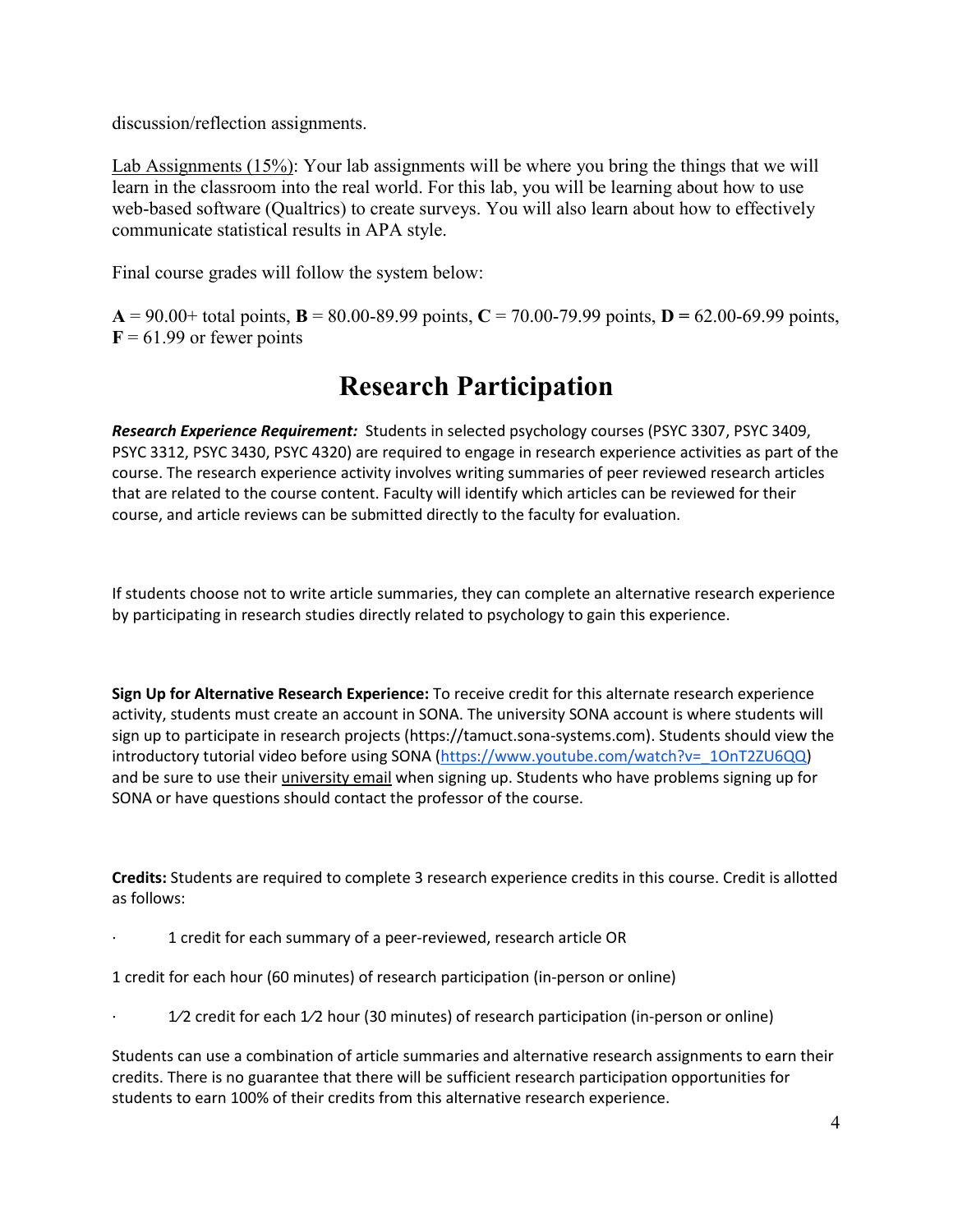Students who drop a class after having earned research experience credit cannot apply any accumulated credit from that class towards future semesters without the documented approval of the department chair; however, credits in SONA can be transferred from one course to another in the same semester. Credits from previous semesters are not permitted to be transferred for current semester use.

**Penalties:** Any student who has not earned all required research credits prior to the end of the semester will be penalized 1 letter grade on the final course grade.

For 16-week courses the deadline is 12pm (noon) on 12-10-21.

#### **Posting of Grades**

Grades will always be posted on Canvas. The instructor will make every effort to grade assignments as soon as possible.

#### **Grading Policies**

#### **Late Work Policy**

The assignments in this course are intended to be completed in a sequential fashion. In the years I have taught this class, I have learned that the worst thing you can do is get behind. But I know it happens. So here is my policy. When work is turned in after the due date, 10% will be deducted per day the assignment is late.

However, there is one caveat. If your assignment is not turned in at the time and date it is due, you need to fill out this short form online **within 24 hours** of the time the assignment was due: [https://forms.gle/JRGL7QJigbrY1Xsx9.](https://forms.gle/JRGL7QJigbrY1Xsx9) This form requires you to first identify yourself and the assignment. You may fill out the form for multiple assignments, but only if they are all due on the same day. Next, you will explain to me what prevented you from turning it in on time. You do not have to be super specific, just give me something. Second, tell me when you are planning to turn it in. Third, the form requires you to tell me how you plan on avoiding this problem in the future. If you have answered these questions satisfactorily, I may reduce or remove the late penalty for your grade.

#### **Assignment Safety Net**

For the activities in the "Assignment" Category, I have a safety net policy. If a student makes a legitimate effort on an assignment and receives below a 70, the instructor may give the student a grade of 70 for the effort.

#### **COURSE OUTLINE AND CALENDAR**

#### **Complete Course Calendar (See the Canvas version for any updates)**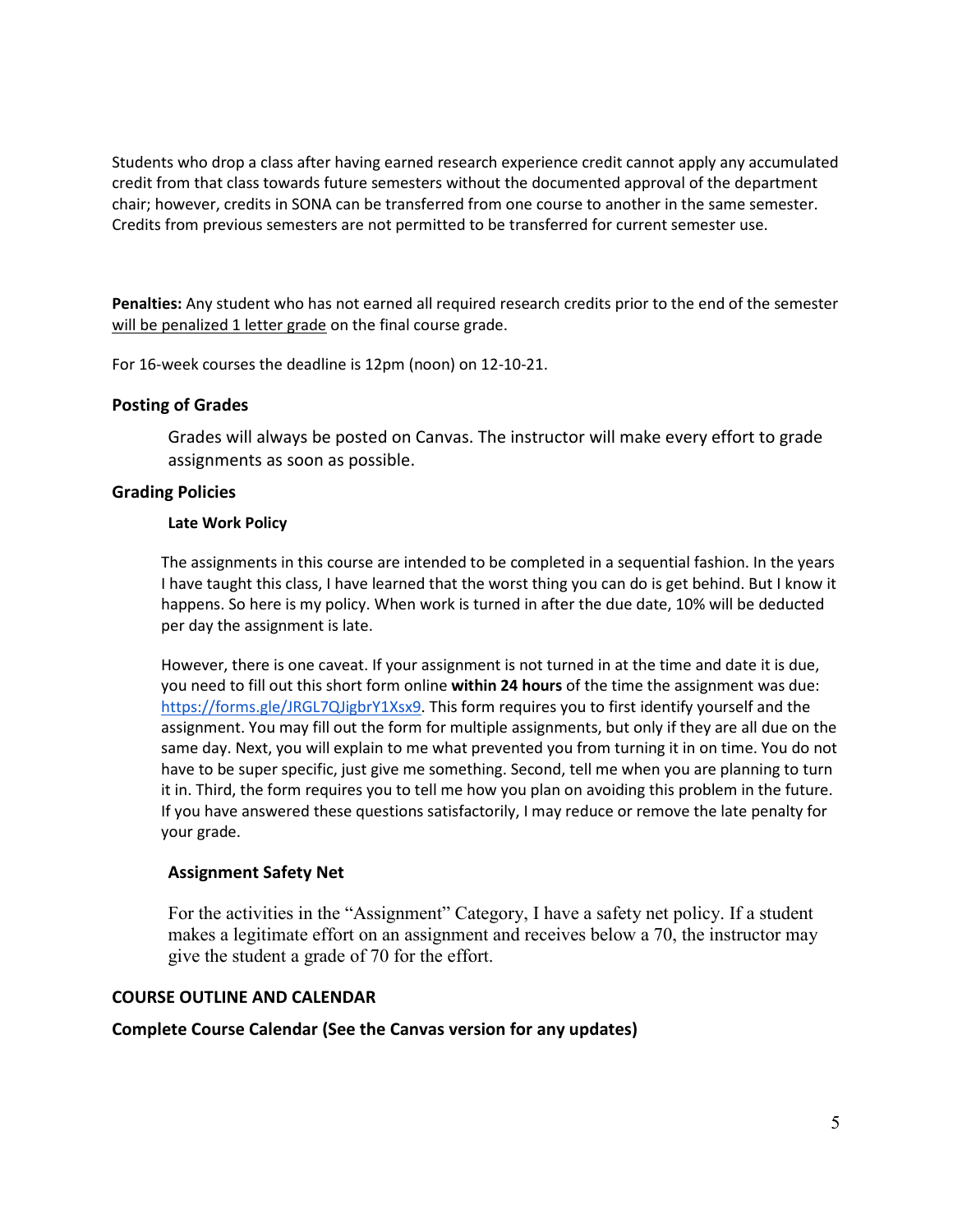| <b>Date</b>      | <b>Details</b>                  | <b>Due</b>     |
|------------------|---------------------------------|----------------|
| Tue Jun 7, 2022  | Assignment<br>A.1               | due by 11:59pm |
|                  | Assignment<br><b>Quest 1.1.</b> | due by 11:59pm |
|                  | Assignment<br>Who are You?!     | due by 11:59pm |
|                  | Assignment<br>A.2               | due by 11:59pm |
| Thu Jun 9, 2022  | Assignment<br>A.3               | due by 11:59pm |
|                  | Assignment<br>Quest 1.3         | due by 11:59pm |
|                  | Assignment<br>Quest 1.2         | due by 11:59pm |
| Tue Jun 14, 2022 | Assignment                      | due by 11:59pm |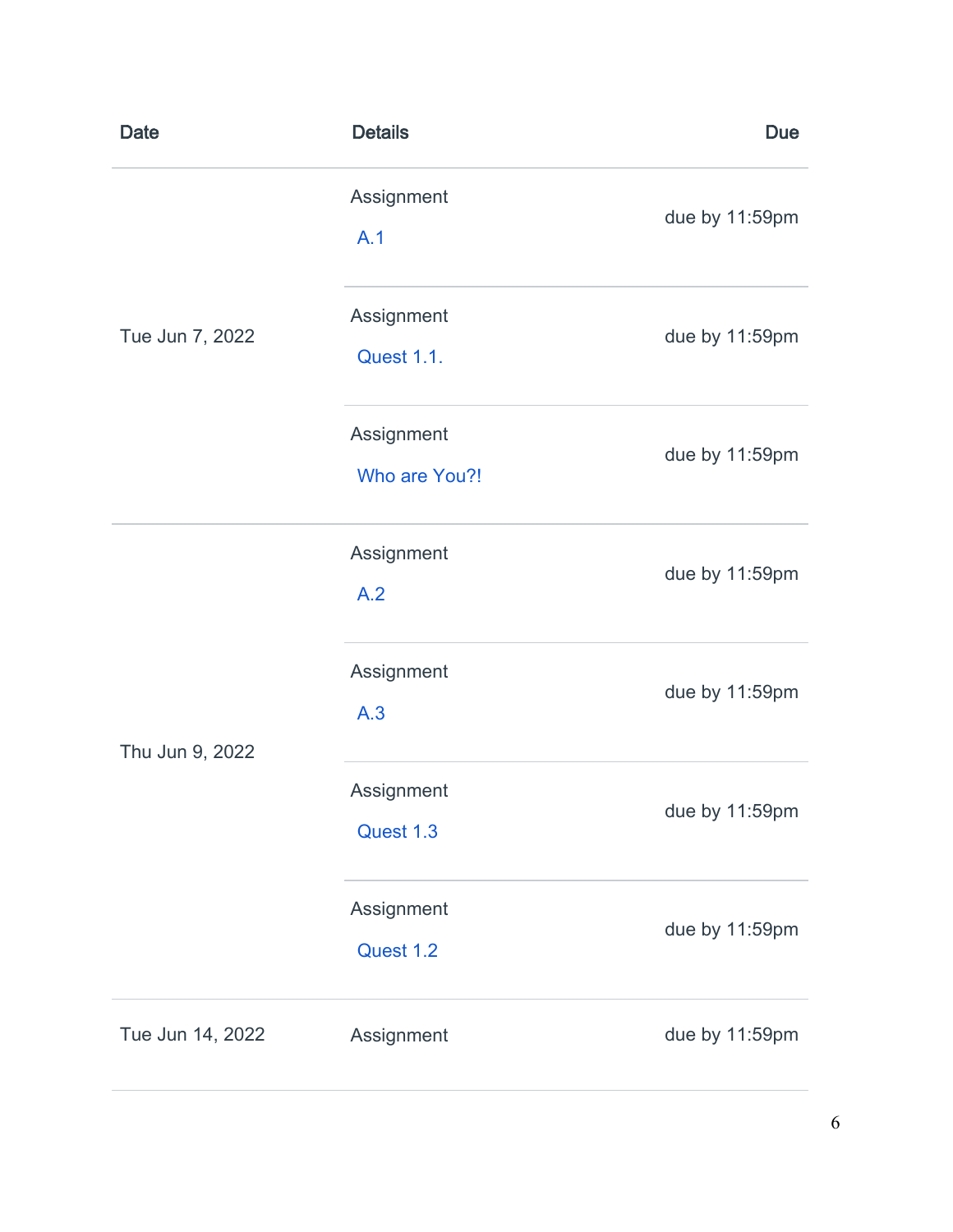# [Lab Assignment 1](https://tamuct.instructure.com/courses/10509/assignments/194736)

|                  | Assignment<br>Quiz 1                                                 | due by 11:59pm |
|------------------|----------------------------------------------------------------------|----------------|
| Thu Jun 16, 2022 | Assignment<br>A.4                                                    | due by 11:59pm |
|                  | Assignment<br>A.5                                                    | due by 11:59pm |
|                  | Assignment<br>Quest 2.1                                              | due by 11:59pm |
|                  | Assignment<br>Quiz 1 Performance<br>Reflection Participation<br>Quiz | due by 11:59pm |
| Tue Jun 21, 2022 | Assignment<br>A.6                                                    | due by 11:59pm |
|                  | Assignment<br>Lab Assignment 2.1                                     | due by 11:59pm |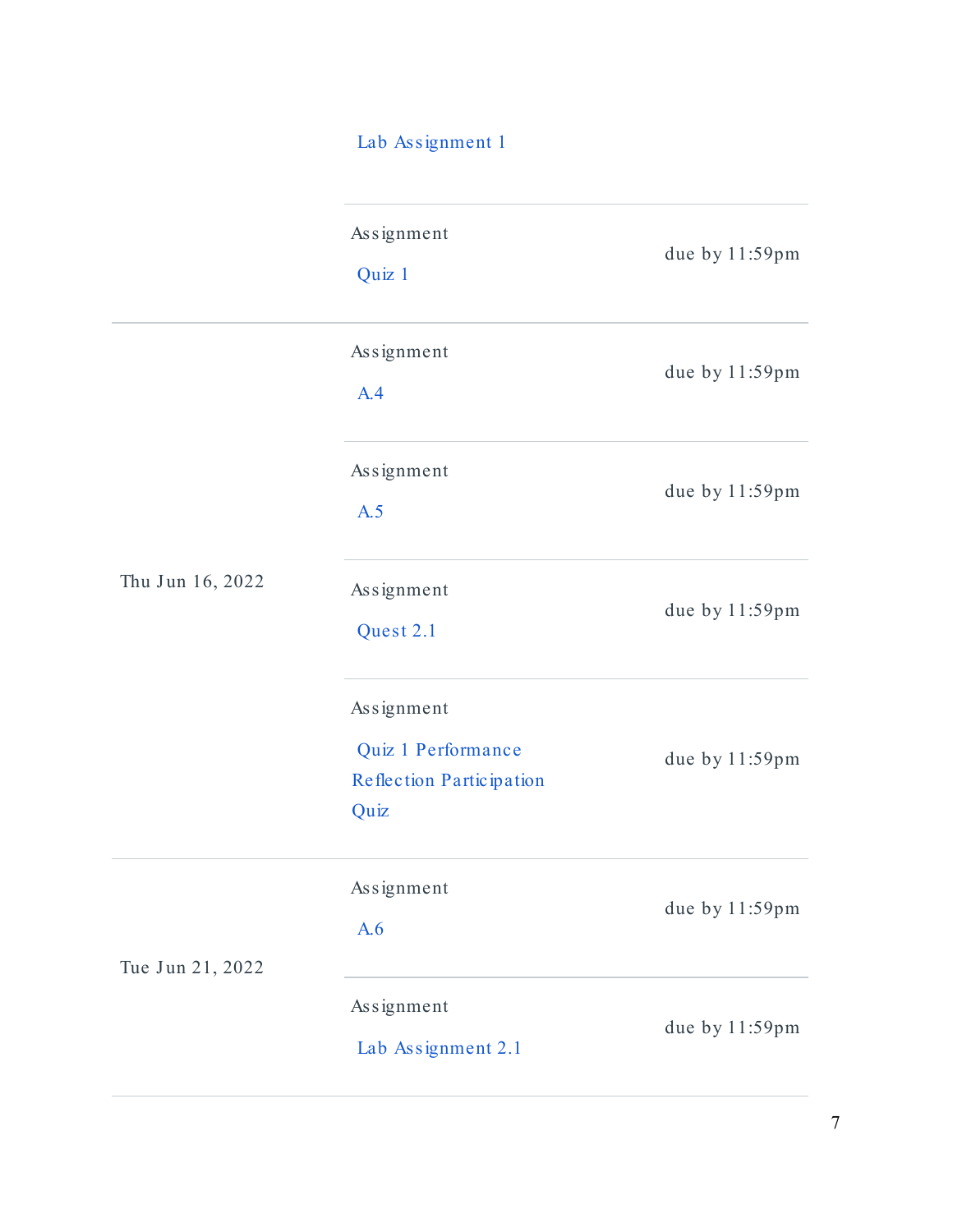|                  | Assignment<br>Quest 2.2          | due by 11:59pm |
|------------------|----------------------------------|----------------|
|                  | Assignment<br>Quest 2.3          | due by 11:59pm |
| Thu Jun 23, 2022 | Assignment<br>Lab Assignment 2.2 | due by 11:59pm |
|                  | Assignment<br>Quiz 2             | due by 11:59pm |
|                  | Assignment<br>A.7                | due by 11:59pm |
| Tue Jun 28, 2022 | Assignment<br>A.8                | due by 11:59pm |
|                  | Assignment<br>Quest 3.1          | due by 11:59pm |
|                  | Assignment<br>Quest 3.2          | due by 11:59pm |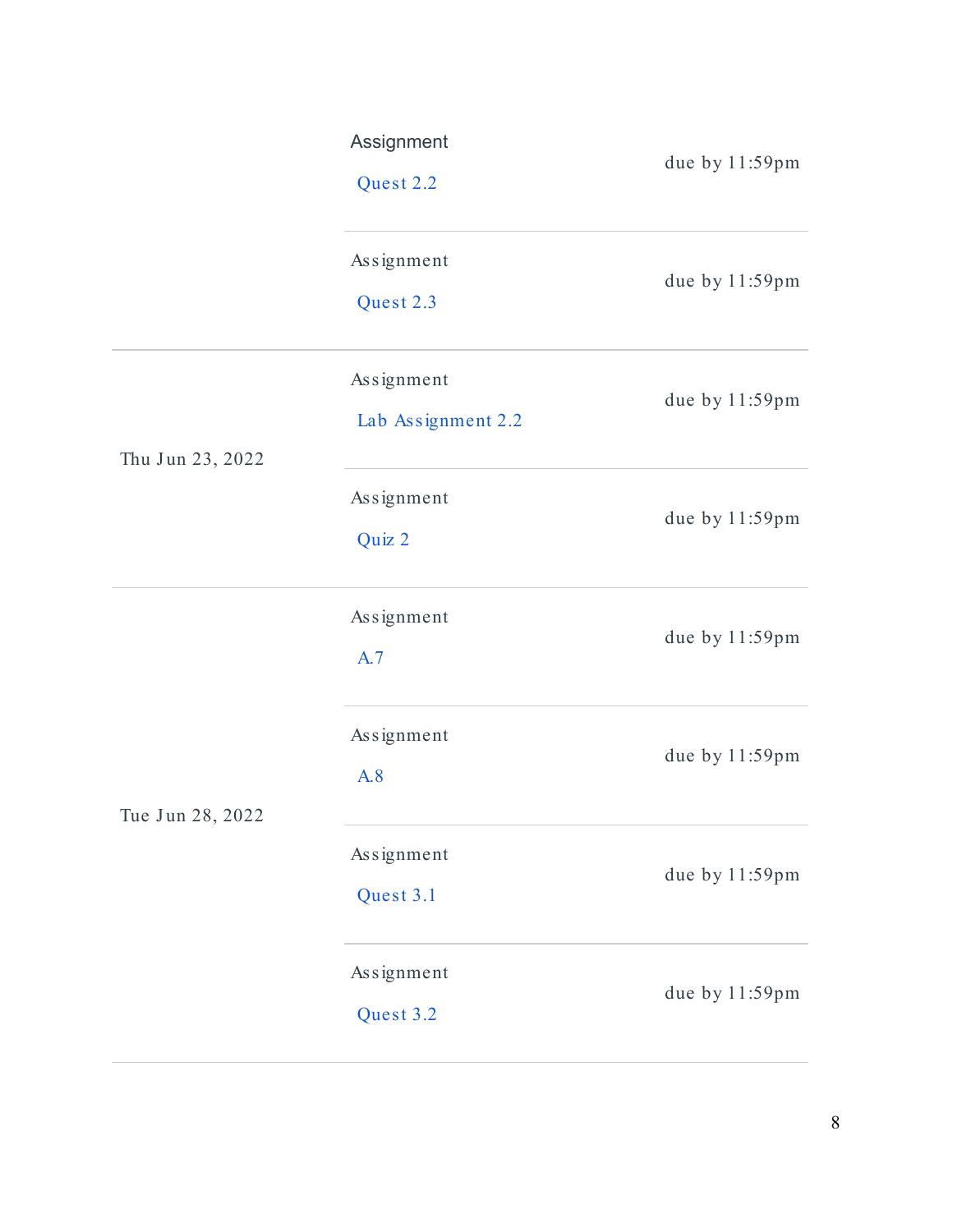|                  | Assignment<br>Quest 3.3                                              | due by 11:59pm |
|------------------|----------------------------------------------------------------------|----------------|
|                  | Assignment<br>Quiz 2 Performance<br>Reflection Participation<br>Quiz | due by 11:59pm |
| Thu Jun 30, 2022 | Assignment<br>A.10                                                   | due by 11:59pm |
|                  | Assignment<br>A.9                                                    | due by 11:59pm |
|                  | Assignment<br>Quest 3.4                                              | due by 11:59pm |
|                  | Assignment<br>Quest 3.5                                              | due by 11:59pm |
| Tue Jul 12, 2022 | Assignment<br>A.11                                                   | due by 11:59pm |
|                  | Assignment                                                           | due by 11:59pm |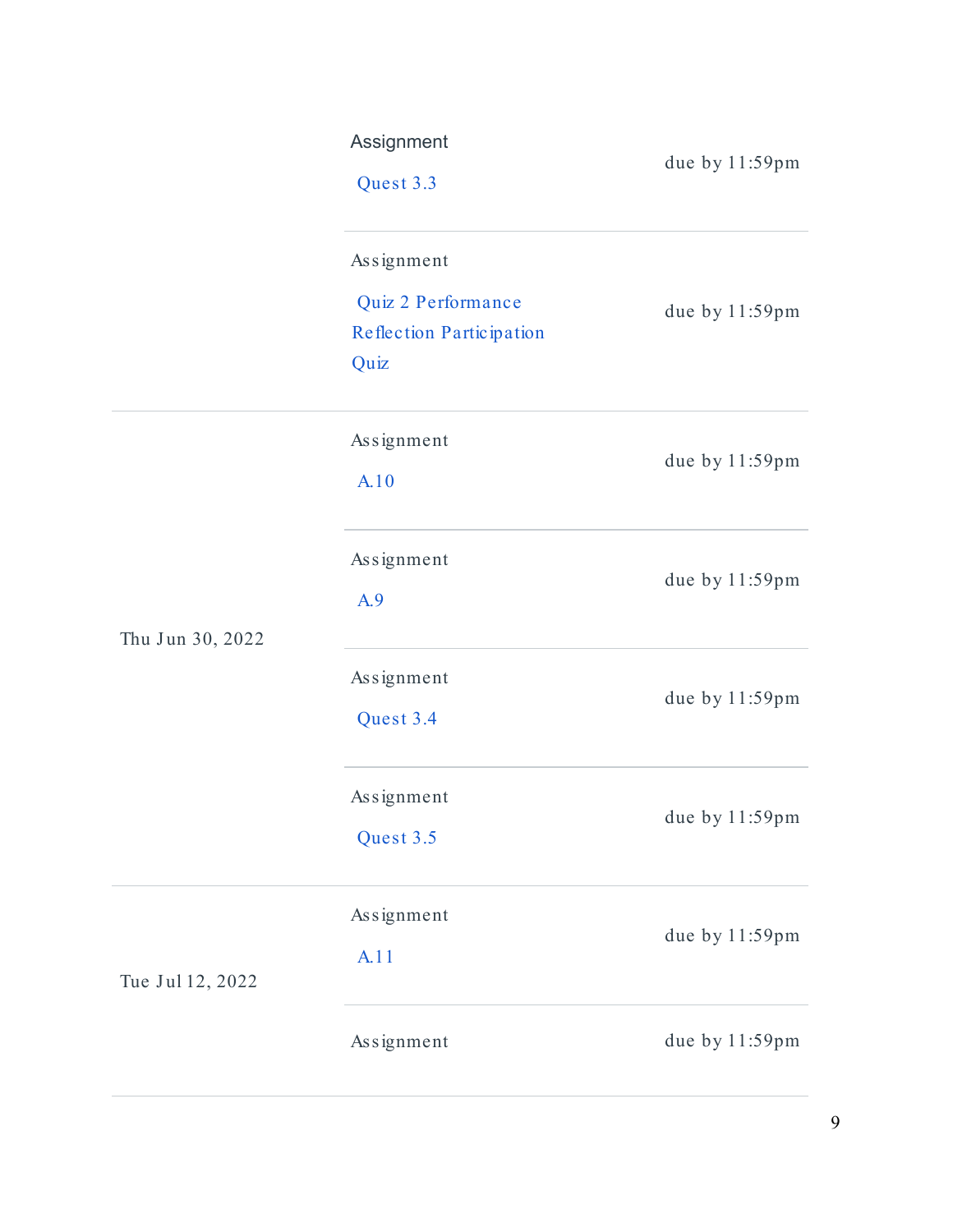|                  | Quest 3.6                        |                |
|------------------|----------------------------------|----------------|
| Thu Jul 14, 2022 | Assignment<br>Lab Assignment 3.1 | due by 11:59pm |
|                  | Assignment<br>Quiz 3             | due by 11:59pm |
| Tue Jul 19, 2022 | Assignment<br>A.12               | due by 11:59pm |
|                  | Assignment<br>Lab Assignment 3.2 | due by 11:59pm |
|                  | Assignment<br>Quest 4.1          | due by 11:59pm |
| Thu Jul 21, 2022 | Assignment<br>A.13               | due by 11:59pm |
|                  | Assignment<br>Quest 4.2          | due by 11:59pm |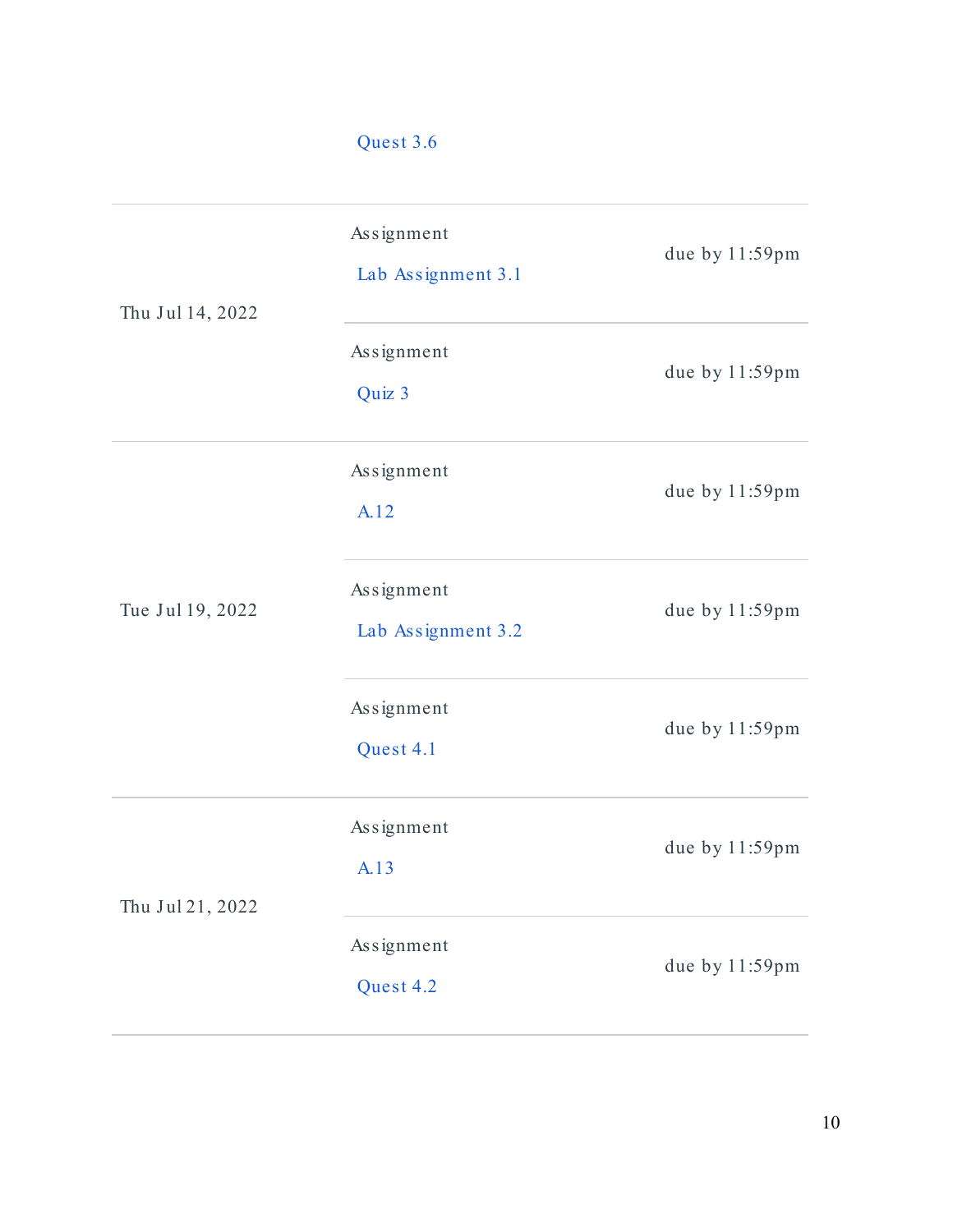| Tue Jul 26, 2022 | Assignment<br>A.14               | due by 11:59pm |
|------------------|----------------------------------|----------------|
|                  | Assignment<br>Quest 4.3          | due by 11:59pm |
|                  | Assignment<br>Quest 4.4          | due by 11:59pm |
| Thu Jul 28, 2022 | Assignment<br>A.15               | due by 11:59pm |
|                  | Assignment<br>A.16               | due by 11:59pm |
|                  | Assignment<br>Quest 4.5          | due by 11:59pm |
| Tue Aug 2, 2022  | Assignment<br>Lab Assignment 4.1 | due by 11:59pm |
|                  | Assignment<br>Quiz 4             | due by 11:59pm |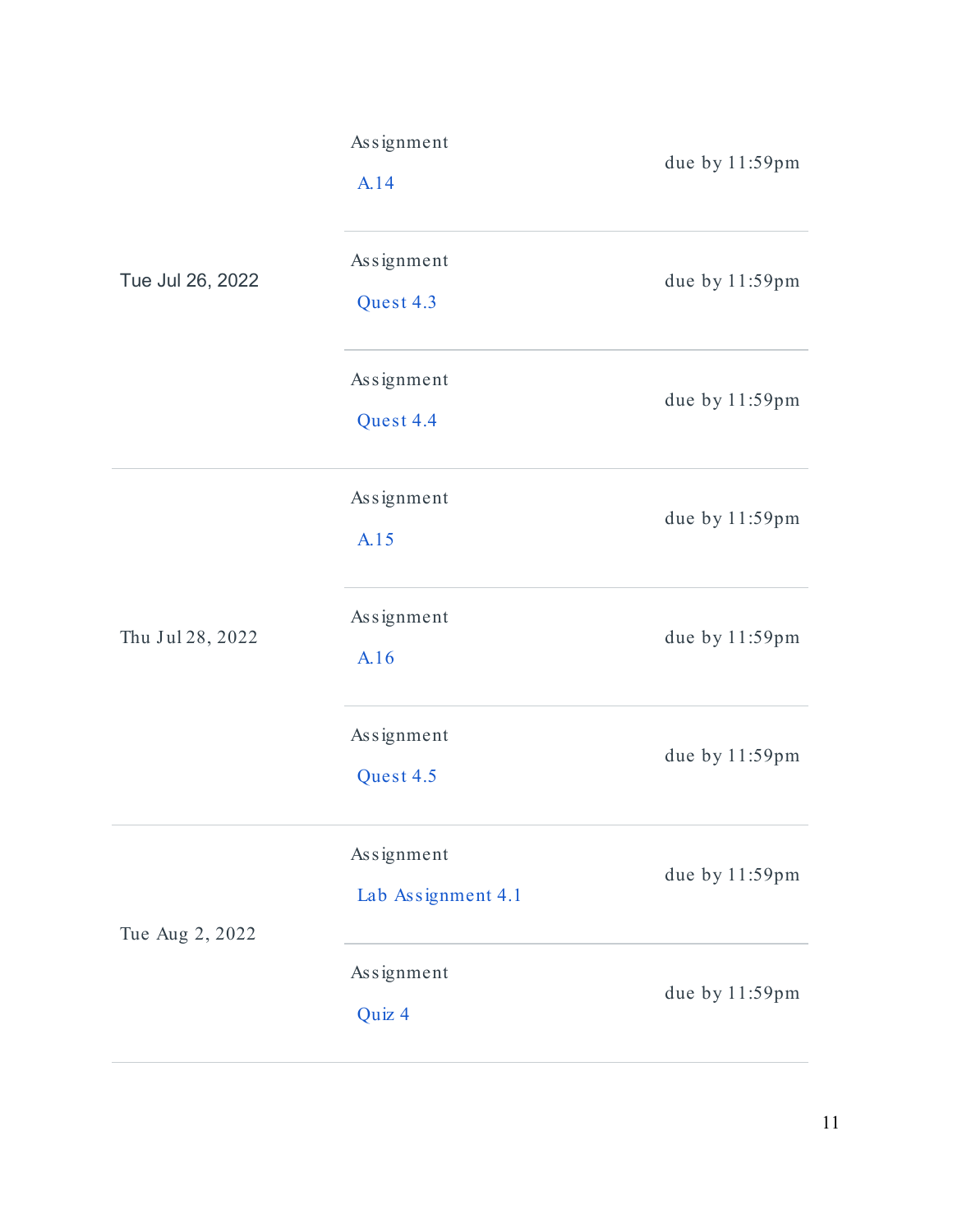| Thu Aug 4, 2022  | Assignment<br>Quest 5.1            | due by 11:59pm |
|------------------|------------------------------------|----------------|
| Tue Aug 9, 2022  | Assignment<br>A.17                 | due by 11:59pm |
|                  | Assignment<br>A.18                 | due by 11:59pm |
|                  | Assignment<br>Quest 5.2            | due by 11:59pm |
|                  | Assignment<br>Quest 5.3            | due by 11:59pm |
| Thu Aug 11, 2022 | Assignment<br>End of Course Survey | due by 11:59pm |
|                  | Assignment<br>Lab Assignment 5     | due by 11:59pm |
|                  | Assignment<br>Quiz 5               | due by 11:59pm |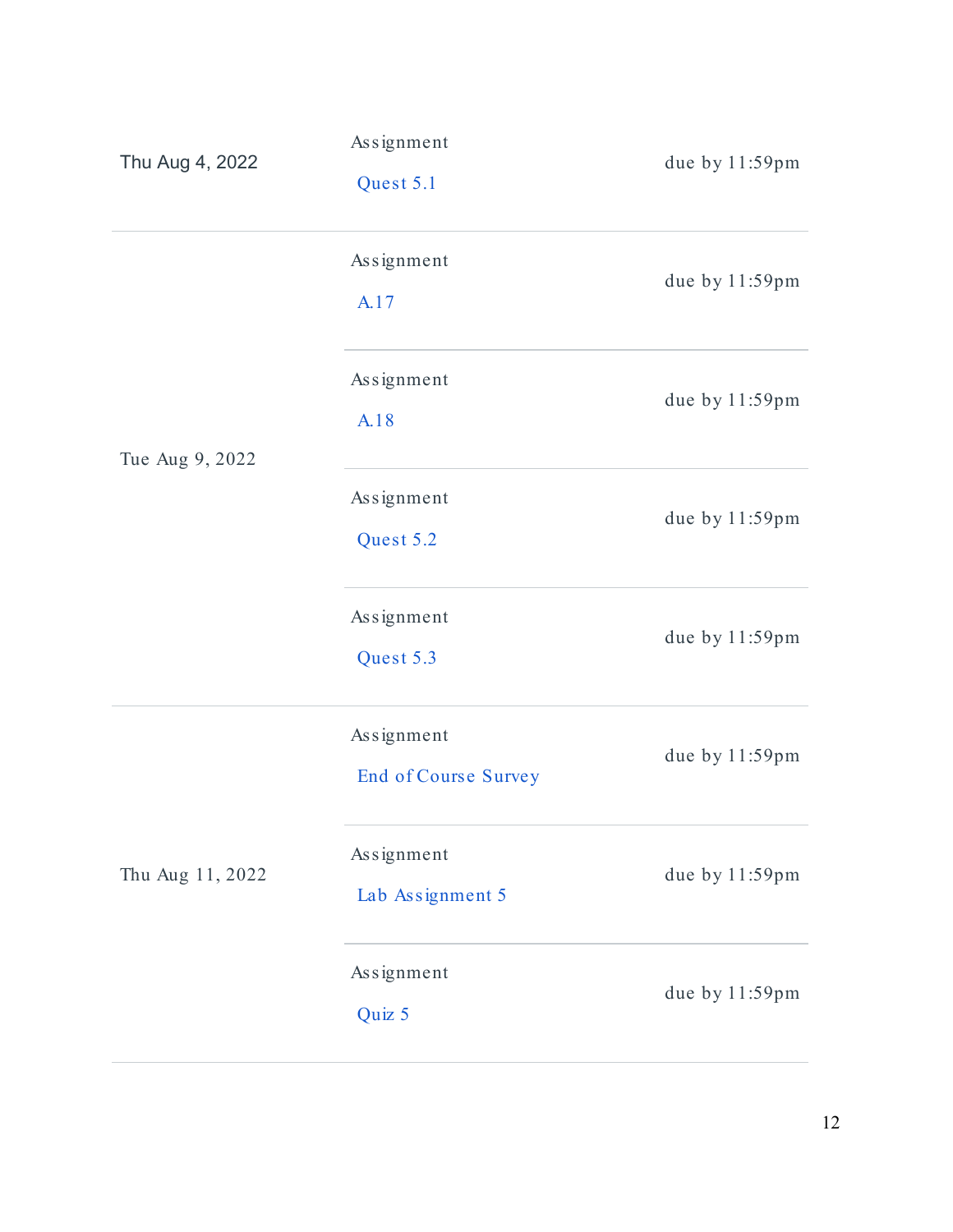## **Important University Dates**

For important dates, see: https://www.tamuct.edu/registrar/academic-calendar.html

## **TECHNOLOGY REQUIREMENTS AND SUPPORT**

## **Technology Requirements**

This course will use the A&M-Central Texas Instructure Canvas learning management system. **We strongly recommend the latest versions of Chrome or Firefox browsers. Canvas no longer supports any version of Internet Explorer.**

Logon to A&M-Central Texas Canvas [https://tamuct.instructure.com/] or access Canvas through the TAMUCT Online link in myCT [https://tamuct.onecampus.com/]. You will log in through our Microsoft portal.

Username: Your MyCT email address. Password: Your MyCT password

**You will also need to utilize specialized software for statistical calculations. For the current course, we will be using SPSS or Jamovi. Using one of these software packages is required for this course, but purchasing one (for SPSS) for yourself is NOT required.** 

**If you desire to use one of these software programs outside of the University, you will need a compatible computer of some kind. These software programs are not currently available on phones or tablets.**

**You can download Jamovi at** [http://ww.jamovi.org](http://ww.jamovi.org/)**.**

**If you choose to download SPSS for yourself with a student discount, you need to make sure that you purchase the "Standard Grad Pack"(NOT THE "BASE grad pack") if you want the software to be able to complete all of the calculations required for this course. You may find a discounts for students at the websites listed on this page: [http://www-](http://www-03.ibm.com/software/products/en/spss-stats-gradpack)[03.ibm.com/software/products/en/spss-stats-gradpack](http://www-03.ibm.com/software/products/en/spss-stats-gradpack)**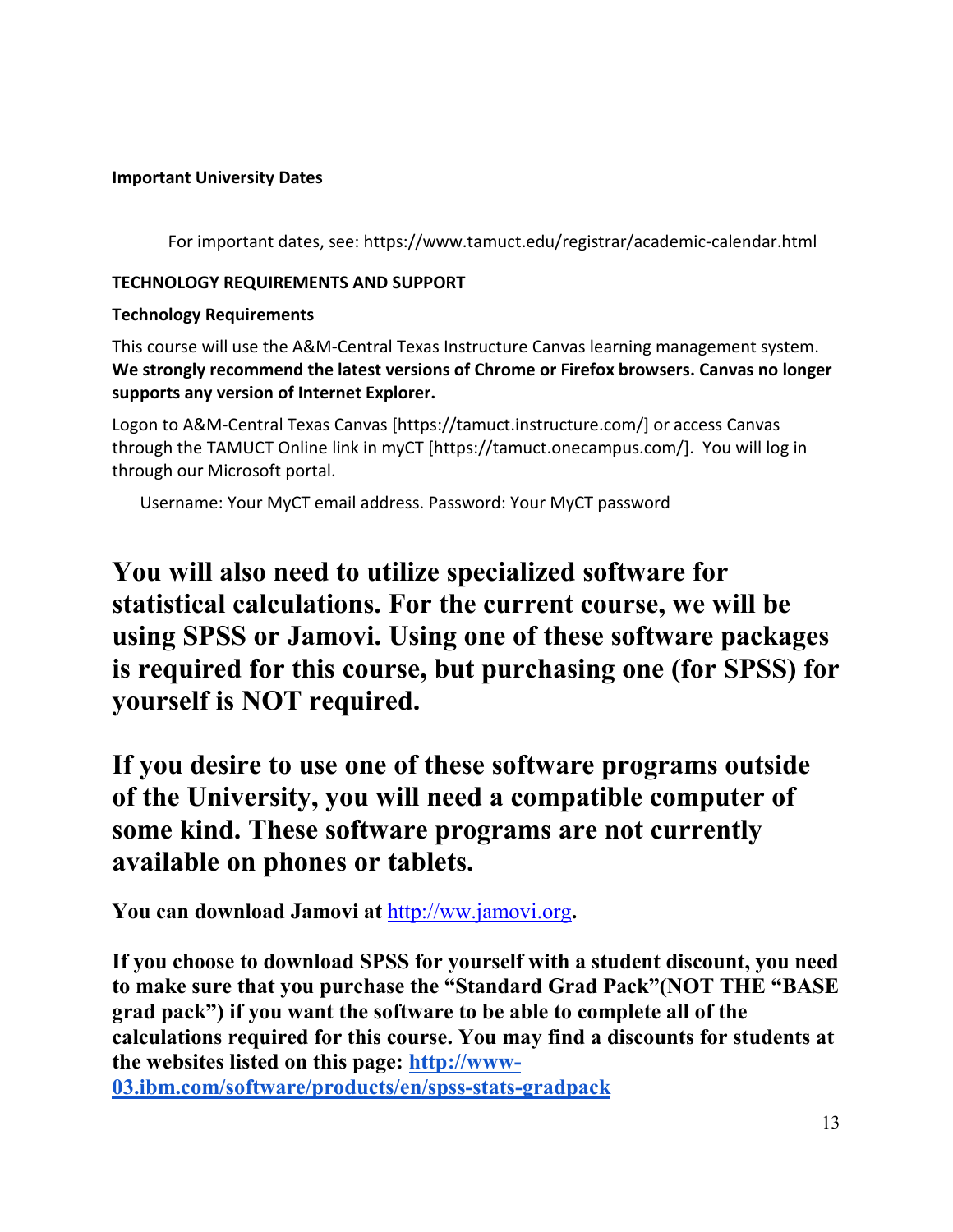#### **Canvas Support**

Use the Canvas Help link, located at the bottom of the left-hand menu, for issues with Canvas. You can select "Chat with Canvas Support," submit a support request through "Report a Problem," or call the Canvas support line: 1-844-757-0953.

For issues related to course content and requirements, contact your instructor.

## **Online Proctored Testing**

A&M-Central Texas uses Proctorio for online identity verification and proctored testing. This service is provided at no direct cost to students. If the course requires identity verification or proctored testing, the technology requirements are: Any computer meeting the minimum computing requirements, plus web camera, speaker, and microphone (or headset). Proctorio also requires the Chrome web browser with their custom plug in.

## **Other Technology Support**

For log-in problems, students should contact Help Desk Central, 24 hours a day, 7 days a week

Email: [helpdesk@tamu.edu](mailto:helpdesk@tamu.edu) Phone: (254) 519-5466 [Web Chat:](http://hdc.tamu.edu/) [http://hdc.tamu.edu] *Please let the support technician know you are an A&M-Central Texas students*

## **UNIVERSITY RESOURCES, PROCEDURES, AND GUIDELINES**

## **Drop Policy**

If you discover that you need to drop this class, you must complete the [Drop Request](https://dynamicforms.ngwebsolutions.com/casAuthentication.ashx?InstID=eaed95b9-f2be-45f3-a37d-46928168bc10&targetUrl=https%3A%2F%2Fdynamicforms.ngwebsolutions.com%2FSubmit%2FForm%2FStart%2F53b8369e-0502-4f36-be43-f02a4202f612) Dynamic Form through Warrior Web.

[https://dynamicforms.ngwebsolutions.com/casAuthentication.ashx?InstID=eaed95b9-f2be-45f3-a37d-

46928168bc10&targetUrl=https%3A%2F%2Fdynamicforms.ngwebsolutions.com%2FSubmit%2F Form%2FStart%2F53b8369e-0502-4f36-be43-f02a4202f612].

Faculty cannot drop students; this is always the responsibility of the student. The Registrar's Office will provide a deadline on the Academic Calendar for which the form must be completed. Once you submit the completed form to the Registrar's Office, you must go into Warrior Web and confirm that you are no longer enrolled. If you still show as enrolled, FOLLOW-UP with the Registrar's Office immediately. You are to attend class until the procedure is complete to avoid penalty for absence. Should you miss the drop deadline or fail to follow the procedure, you will receive an F in the course, which may affect your financial aid and/or VA educational benefits.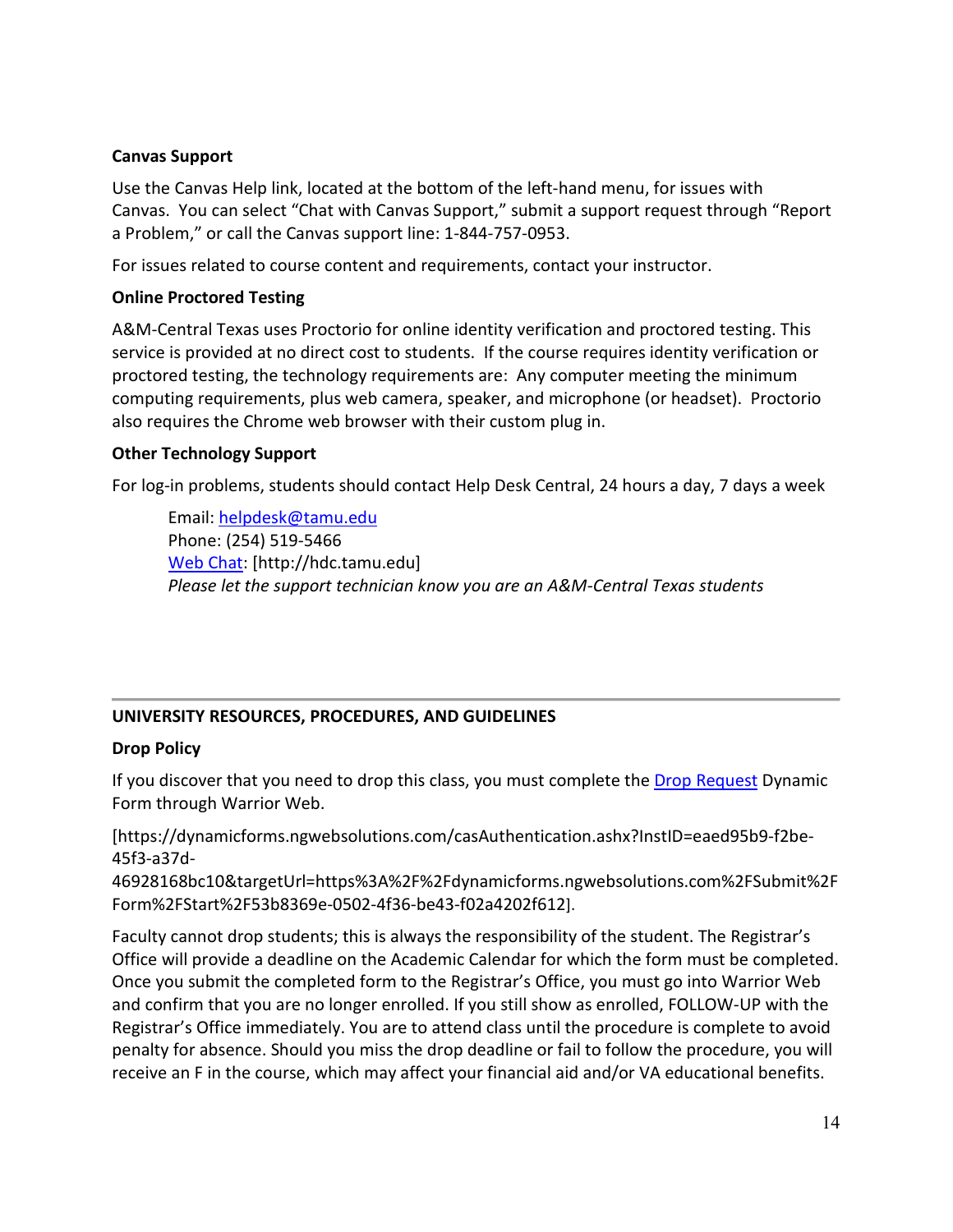## **Academic Integrity**

Texas A&M University-Central Texas values the integrity of the academic enterprise and strives for the highest standards of academic conduct. A&M-Central Texas expects its students, faculty, and staff to support the adherence to high standards of personal and scholarly conduct to preserve the honor and integrity of the creative community. Any deviation by students from this expectation may result in a failing grade for the assignment and potentially a failing grade for the course. All academic misconduct concerns will be referred to the Office of Student Conduct. When in doubt on collaboration, citation, or any issue, please contact your instructor before taking a course of action.

For more [information regarding the Student Conduct process,](https://nam04.safelinks.protection.outlook.com/?url=https%3A%2F%2Fwww.tamuct.edu%2Fstudent-affairs%2Fstudent-conduct.html&data=04%7C01%7Clisa.bunkowski%40tamuct.edu%7Ccfb6e486f24745f53e1a08d910055cb2%7C9eed4e3000f744849ff193ad8005acec%7C0%7C0%7C637558437485252160%7CUnknown%7CTWFpbGZsb3d8eyJWIjoiMC4wLjAwMDAiLCJQIjoiV2luMzIiLCJBTiI6Ik1haWwiLCJXVCI6Mn0%3D%7C1000&sdata=yjftDEVHvLX%2FhM%2FcFU0B99krV1RgEWR%2BJ%2BhvtoR6TYk%3D&reserved=0) [https://www.tamuct.edu/student-affairs/student-conduct.html].

If you know of potential honor violations by other students, you may [submit a report,](https://nam04.safelinks.protection.outlook.com/?url=https%3A%2F%2Fcm.maxient.com%2Freportingform.php%3FTAMUCentralTexas%26layout_id%3D0&data=04%7C01%7Clisa.bunkowski%40tamuct.edu%7Ccfb6e486f24745f53e1a08d910055cb2%7C9eed4e3000f744849ff193ad8005acec%7C0%7C0%7C637558437485262157%7CUnknown%7CTWFpbGZsb3d8eyJWIjoiMC4wLjAwMDAiLCJQIjoiV2luMzIiLCJBTiI6Ik1haWwiLCJXVCI6Mn0%3D%7C1000&sdata=CXGkOa6uPDPX1IMZ87z3aZDq2n91xfHKu4MMS43Ejjk%3D&reserved=0) [https://cm.maxient.com/reportingform.php?TAMUCentralTexas&layout\_id=0].

# **Academic Accommodations**

At Texas A&M University-Central Texas, we value an inclusive learning environment where every student has an equal chance to succeed and has the right to a barrier-free education. The Office of Access and Inclusion is responsible for ensuring that students with a disability receive equal access to the university's programs, services and activities. If you believe you have a disability requiring reasonable accommodations, please contact the Office of Access and Inclusion, WH-212; or call (254) 501-5836. Any information you provide is private and confidential and will be treated as such.

For more information, please visit our [Access & Inclusion](https://tamuct.instructure.com/courses/717) Canvas page (log-in required) [https://tamuct.instructure.com/courses/717]

# **Important information for Pregnant and/or Parenting Students**

Texas A&M University-Central Texas supports students who are pregnant and/or parenting. In accordance with requirements of Title IX and related guidance from US Department of Education's Office of Civil Rights, the Dean of Student Affairs' Office can assist students who are pregnant and/or parenting in seeking accommodations related to pregnancy and/or parenting. Students should seek out assistance as early in the pregnancy as possible. For more information, please visit [Student Affairs](https://www.tamuct.edu/student-affairs/pregnant-and-parenting-students.html) [https://www.tamuct.edu/student-affairs/pregnantand-parenting-students.html]. Students may also contact the institution's Title IX Coordinator. If you would like to read more about thes[e requirements and guidelines](http://www2.ed.gov/about/offices/list/ocr/docs/pregnancy.pdf) online, please visit the website [http://www2.ed.gov/about/offices/list/ocr/docs/pregnancy.pdf].

Title IX of the Education Amendments Act of 1972 prohibits discrimination on the basis of sex and gender–including pregnancy, parenting, and all related conditions. A&M-Central Texas is able to provide flexible and individualized reasonable accommodation to pregnant and parenting students. All pregnant and parenting students should contact the Associate Dean in the Division of Student Affairs at (254) 501-5909 to seek out assistance. Students may also contact the University's Title IX Coordinator.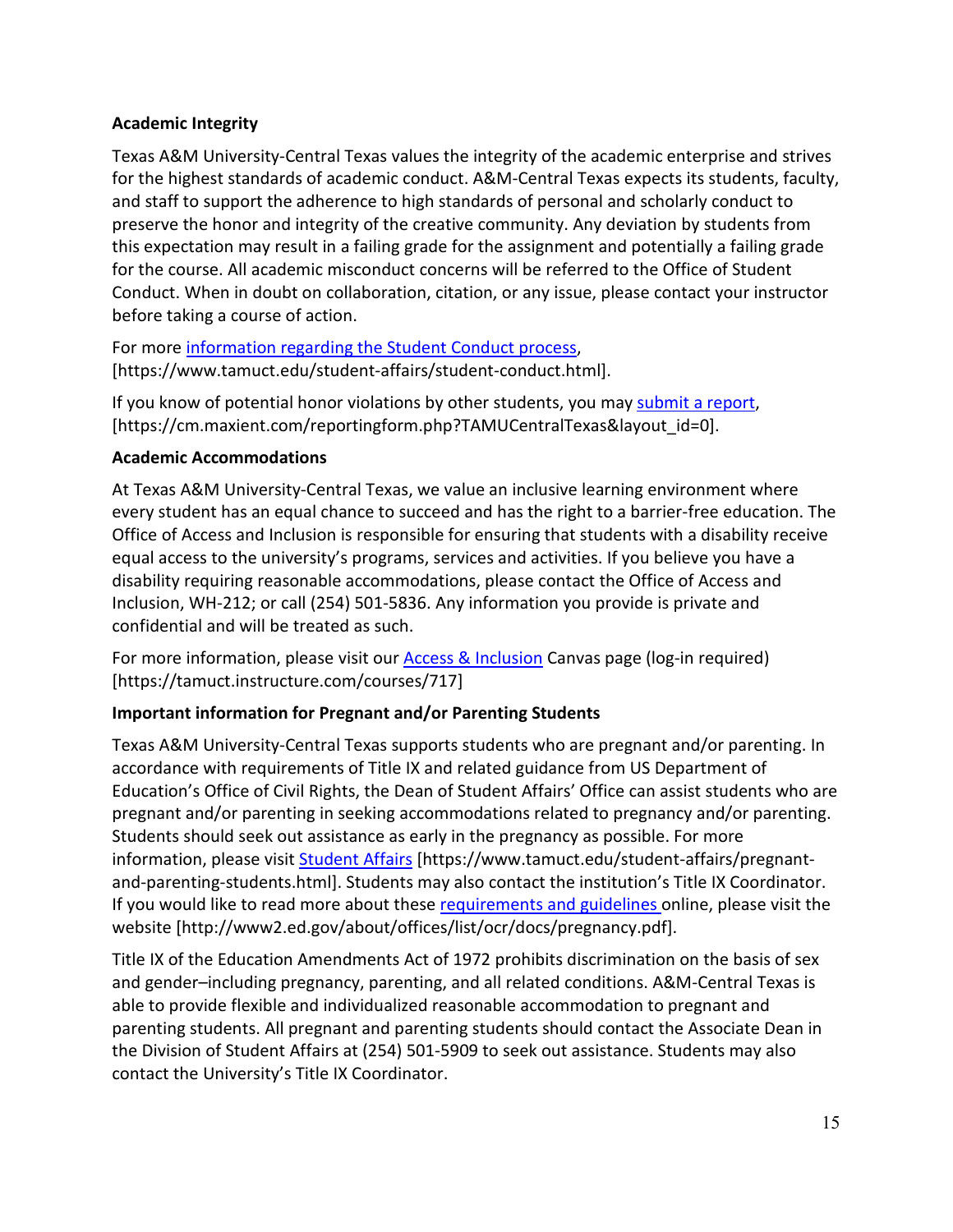# **Tutoring**

Tutoring is available to all A&M-Central Texas students, both virtually and in-person. Student success coaching is available online upon request.

If you have a question, are interested in becoming a tutor, or in need of success coaching contact the Warrior Center for Student Success, Equity and Inclusion at (254) 501-5836, visit the Warrior Center at 212 Warrior Hall, or by emailing WarriorCenter@tamuct.edu.

To schedule tutoring sessions and view tutor availability, please visit [Tutor Matching Services](https://tutormatchingservice.com/TAMUCT) [https://tutormatchingservice.com/TAMUCT] or visit the Tutoring Center in 111 Warrior Hall.

Chat live with a remote tutor 24/7 for almost any subject from on your computer! Tutor.com is an online tutoring platform that enables A&M-Central Texas students to log in and receive online tutoring support at no additional cost. This tool provides tutoring in over 40 subject areas except writing support. Access Tutor.com through Canvas.

# **University Writing Center**

University Writing Center: Located in Warrior Hall 416, the University Writing Center (UWC) at Texas A&M University–Central Texas (A&M–Central Texas) is a free service open to all A&M– Central Texas students. For the Spring 2022 semester, the hours of operation are from 10:00 a.m.-5:00 p.m. Monday thru Thursday in Warrior Hall 416 (with online tutoring available every hour as well) with satellite hours available online only Monday thru Thursday from 6:00-9:00 p.m. and Saturday 12:00-3:00 p.m.

Tutors are prepared to help writers of all levels and abilities at any stage of the writing process. While tutors will not write, edit, or grade papers, they will assist students in developing more effective composing practices. By providing a practice audience for students' ideas and writing, our tutors highlight the ways in which they read and interpret students' texts, offering guidance and support throughout the various stages of the writing process. In addition, students may work independently in the UWC by checking out a laptop that runs the Microsoft Office suite and connects to WIFI, or by consulting our resources on writing, including all of the relevant style guides. Whether you need help brainstorming ideas, organizing an essay, proofreading, understanding proper citation practices, or just want a quiet place to work, the UWC is here to help!

Students may arrange a one-to-one session with a trained and experienced writing tutor by making an appointment via WCOnline at https://tamuct.mywconline.com/. In addition, you can email Dr. Bruce Bowles Jr. at bruce.bowles@tamuct.edu if you have any questions about the UWC, need any assistance with scheduling, or would like to schedule a recurring appointment with your favorite tutor by making an appointment via WCOnline at https://tamuct.mywconline.com/. In addition, you can email Dr. Bruce Bowles Jr. at bruce.bowles@tamuct.edu if you have any questions about the UWC, need any assistance with scheduling, or would like to schedule a recurring appointment with your favorite tutor.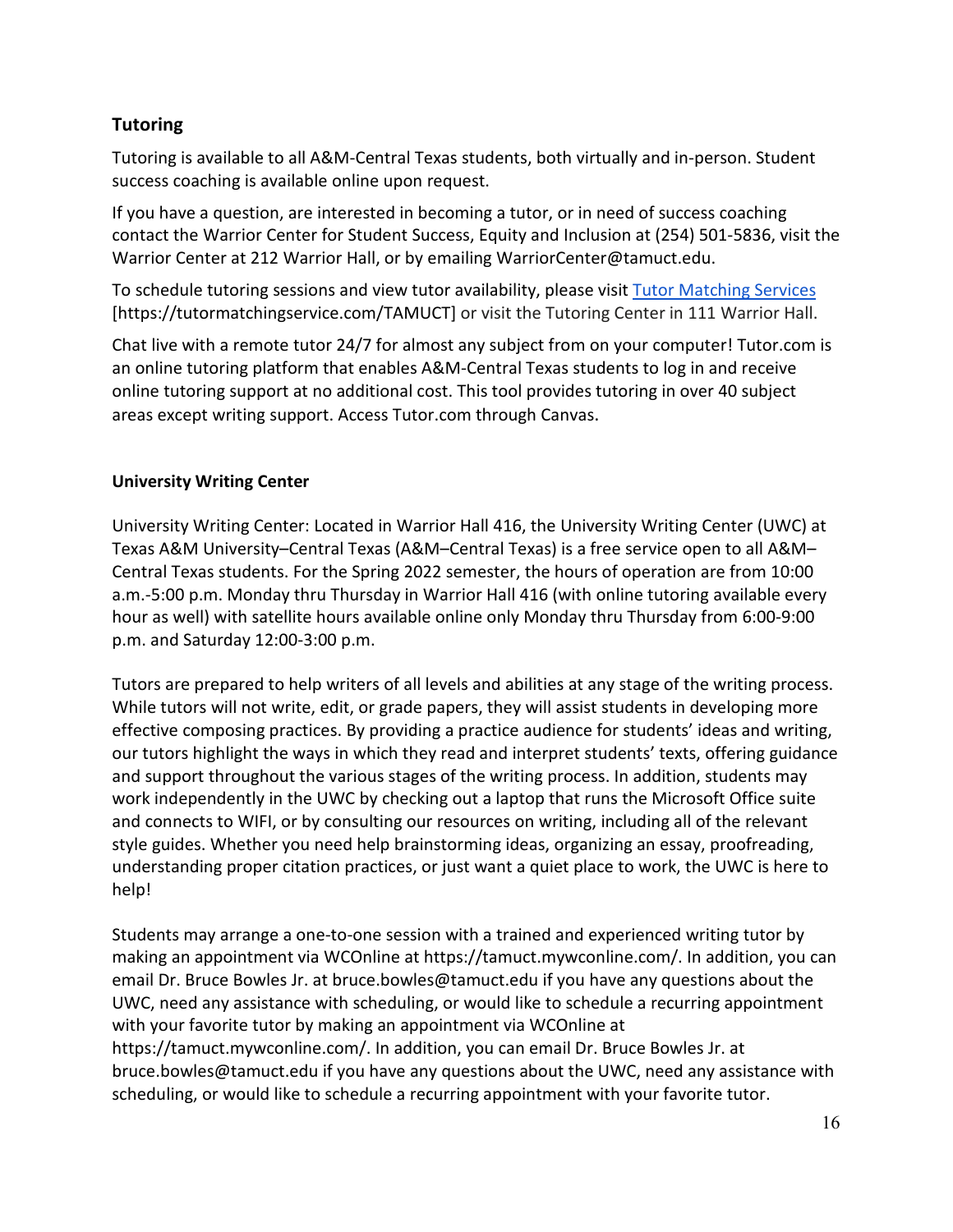## **University Library**

The University Library provides many services in support of research across campus and at a distance. We offer over 200 electronic databases containing approximately 400,000 eBooks and 82,000 journals, in addition to the 96,000 items in our print collection, which can be mailed to students who live more than 50 miles from campus. Research guides for each subject taught at A&M-Central Texas are available through our website to help students navigate these resources. On campus, the library offers technology including cameras, laptops, microphones, webcams, and digital sound recorders.

Research assistance from a librarian is also available 24 hours a day through our online chat service, and at the reference desk when the library is open. Research sessions can be scheduled for more comprehensive assistance, and may take place virtually through WebEx, Microsoft Teams or in-person at the library. Assistance may cover many topics, including how to find articles in peer-reviewed journals, how to cite resources, and how to piece together research for written assignments.

Our 27,000-square-foot facility on the A&M-Central Texas main campus includes student lounges, private study rooms, group work spaces, computer labs, family areas suitable for all ages, and many other features. Services such as interlibrary loan, TexShare, binding, and laminating are available. The library frequently offers workshops, tours, readings, and other events. For more information, please visit our [Library website](https://nam04.safelinks.protection.outlook.com/?url=https%3A%2F%2Ftamuct.libguides.com%2Findex&data=04%7C01%7Clisa.bunkowski%40tamuct.edu%7C7d8489e8839a4915335f08d916f067f2%7C9eed4e3000f744849ff193ad8005acec%7C0%7C0%7C637566044056484222%7CUnknown%7CTWFpbGZsb3d8eyJWIjoiMC4wLjAwMDAiLCJQIjoiV2luMzIiLCJBTiI6Ik1haWwiLCJXVCI6Mn0%3D%7C1000&sdata=2R755V6rcIyedGrd4Os5rkgn1PvhHKU3kUV1vBKiHFo%3D&reserved=0) [http://tamuct.libguides.com/index].

Teams or in-person at the library. [Schedule an appointment here](https://nam04.safelinks.protection.outlook.com/?url=https%3A%2F%2Ftamuct.libcal.com%2Fappointments%2F%3Fg%3D6956&data=04%7C01%7Clisa.bunkowski%40tamuct.edu%7Cde2c07d9f5804f09518008d9ab7ba6ff%7C9eed4e3000f744849ff193ad8005acec%7C0%7C0%7C637729369835011558%7CUnknown%7CTWFpbGZsb3d8eyJWIjoiMC4wLjAwMDAiLCJQIjoiV2luMzIiLCJBTiI6Ik1haWwiLCJXVCI6Mn0%3D%7C3000&sdata=KhtjgRSAw9aq%2FoBsB6wyu8b7PSuGN5EGPypzr3Ty2No%3D&reserved=0) [https://tamuct.libcal.com/appointments/?g=6956]. Assistance may cover many topics, including how to find articles in peer-reviewed journals, how to cite resources, and how to piece together research for written assignments.

## **OPTIONAL POLICY STATEMENTS**

#### **A Note about Sexual Violence at A&M-Central Texas**

Sexual violence is a serious safety, social justice, and public health issue. The university offers support for anyone struggling with these issues. University faculty are mandated reporters, so if someone discloses that they were sexually assaulted (or a victim of Domestic/Dating Violence or Stalking) while a student at TAMUCT, faculty members are required to inform the Title IX Office. If you want to discuss any of these issues confidentially, you can do so through Student Wellness and Counseling (254-501-5955) located on the second floor of Warrior Hall (207L).

Sexual violence can occur on our campus because predators often feel emboldened, and victims often feel silenced or shamed. It is incumbent on ALL of us to find ways to actively create environments that tell predators we don't agree with their behaviors and tell survivors we will support them. Your actions matter. Don't be a bystander; be an agent of change. For additional information on campus policy and resources visit the [Title IX webpage](https://www.tamuct.edu/compliance/titleix.html) [\[https://www.tamuct.edu/compliance/titleix.html\]](https://www.tamuct.edu/compliance/titleix.html).